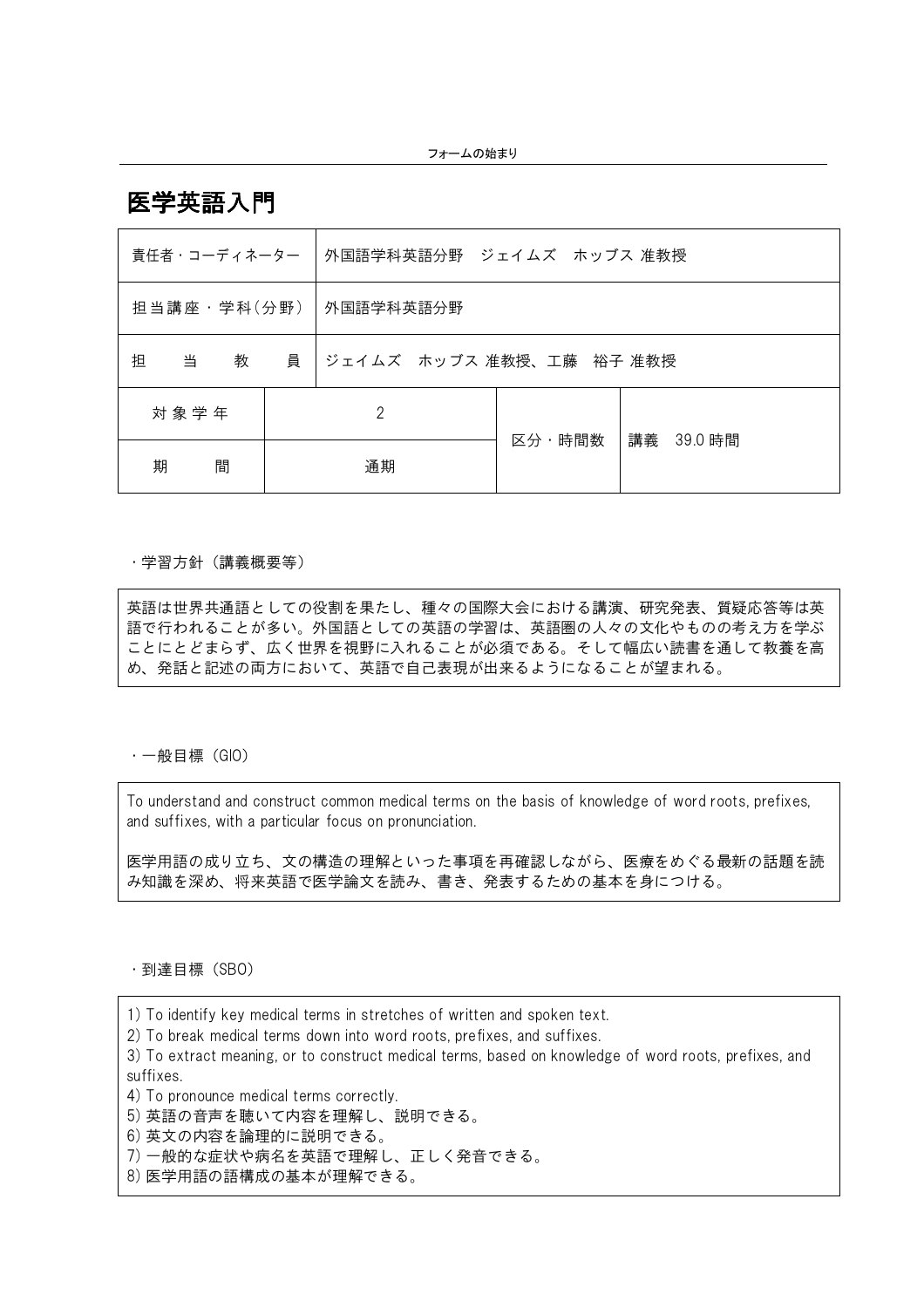# ・講義日程

## (矢)西 102 1-B 講義室 (矢)西 106 1-F 講義室

### 【講義】

| クラス            | 月日     | 曜日 | 時限             | 講座(学科)    | 担当教員           | 講義内容                                     |
|----------------|--------|----|----------------|-----------|----------------|------------------------------------------|
| C <sub>1</sub> | 4/4    | 金  | 1              | 外国語学科英語分野 | ジェイムズ ホッブス 准教授 | Introduction<br>Basic word structure (1) |
| C <sub>1</sub> | 4/11   | 金  | 1              | 外国語学科英語分野 | ジェイムズ ホッブス 准教授 | Basic word structure (2)                 |
| C <sub>1</sub> | 4/18   | 金  | 1              | 外国語学科英語分野 | ジェイムズ ホッブス 准教授 | Basic word structure (3)                 |
| C <sub>1</sub> | 4/25   | 金  | 1              | 外国語学科英語分野 | ジェイムズ ホッブス 准教授 | Organization of the body (1)             |
| C <sub>1</sub> | 5/9    | 金  | 1              | 外国語学科英語分野 | ジェイムズ ホッブス 准教授 | Organization of the body (2)             |
| C <sub>1</sub> | 5/16   | 金  | 1              | 外国語学科英語分野 | ジェイムズ ホッブス 准教授 | Test $(1)$<br>Suffixes (1)               |
| C <sub>1</sub> | $5/23$ | 金  | 1              | 外国語学科英語分野 | ジェイムズ ホッブス 准教授 | Suffixes (2)                             |
| C <sub>1</sub> | 5/30   | 金  | 1              | 外国語学科英語分野 | ジェイムズ ホッブス 准教授 | Suffixes (3)                             |
| C <sub>1</sub> | 6/6    | 金  | 1              | 外国語学科英語分野 | ジェイムズ ホッブス 准教授 | Test $(2)$<br>Prefixes (1)               |
| C <sub>1</sub> | 6/13   | 金  | 1              | 外国語学科英語分野 | ジェイムズ ホッブス 准教授 | Prefixes (2)                             |
| C <sub>1</sub> | 6/20   | 金  | 1              | 外国語学科英語分野 | ジェイムズ ホッブス 准教授 | Prefixes (3)                             |
| C <sub>1</sub> | 6/27   | 金  | 1              | 外国語学科英語分野 | ジェイムズ ホッブス 准教授 | Review (1)                               |
| C <sub>1</sub> | 6/27   | 金  | $\overline{2}$ | 外国語学科英語分野 | ジェイムズ ホッブス 准教授 | Review (2)                               |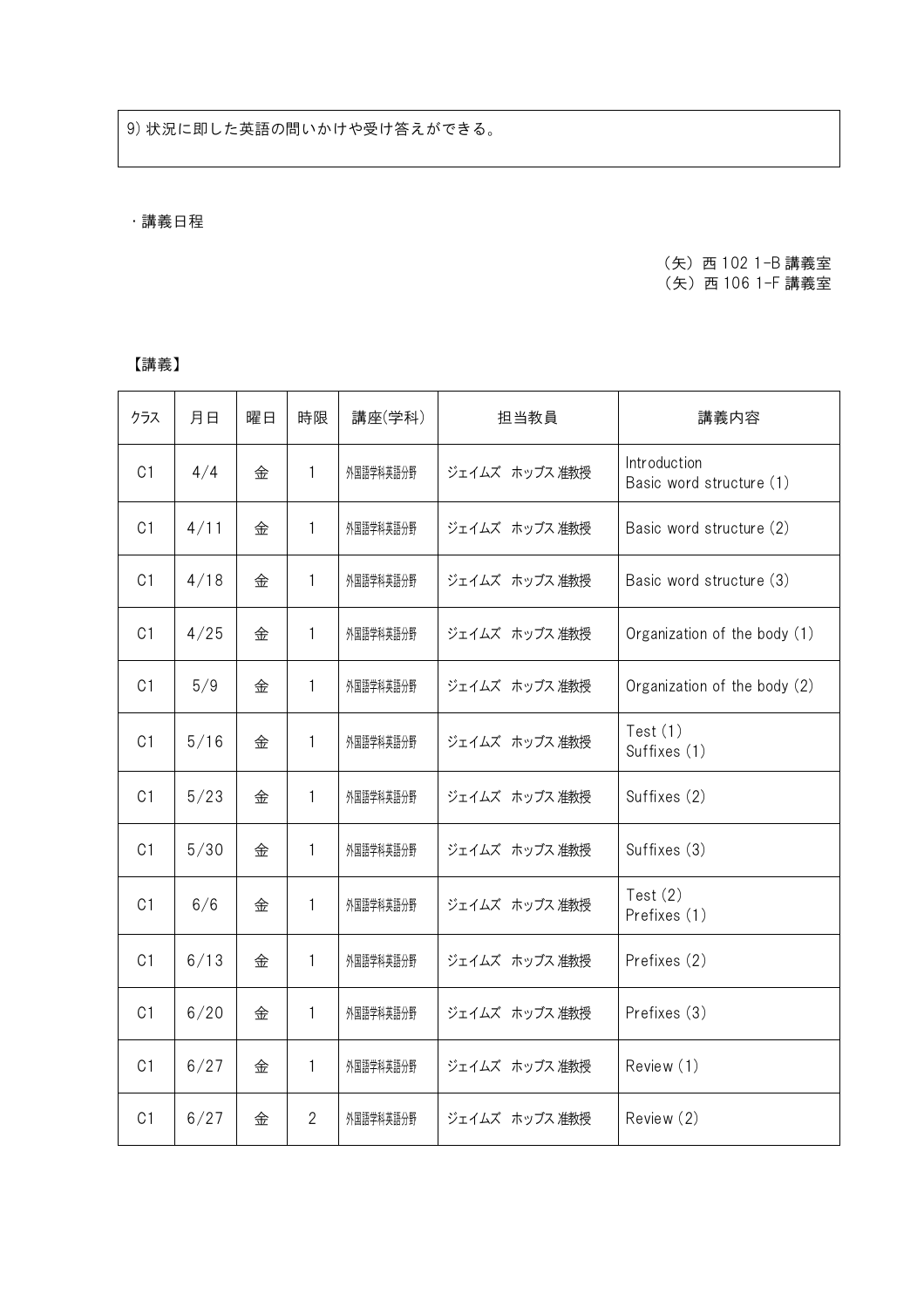| C <sub>1</sub> | 9/19  | 金 | 1            | 外国語学科英語分野 | 工藤<br>裕子 准教授 | Introduction<br>Unit 1: Presenting complaints<br>(1) |
|----------------|-------|---|--------------|-----------|--------------|------------------------------------------------------|
| C <sub>1</sub> | 9/26  | 金 | 1            | 外国語学科英語分野 | 裕子 准教授<br>工藤 | Unit 1: Presenting complaints<br>(2)                 |
| C <sub>1</sub> | 10/3  | 金 | 1            | 外国語学科英語分野 | 工藤<br>裕子 准教授 | Unit 1: Presenting complaints<br>(3)                 |
| C <sub>1</sub> | 10/10 | 金 | 1            | 外国語学科英語分野 | 工藤<br>裕子 准教授 | Unit 4: Explaining and<br>reassuring (1)             |
| C <sub>1</sub> | 10/17 | 金 | 1            | 外国語学科英語分野 | 工藤<br>裕子 准教授 | Unit 4: Explaining and<br>reassuring $(2)$           |
| C <sub>1</sub> | 10/24 | 金 | 1            | 外国語学科英語分野 | 工藤<br>裕子 准教授 | Unit 4: Explaining and<br>reassuring (3)             |
| C <sub>1</sub> | 10/31 | 金 | 1            | 外国語学科英語分野 | 工藤<br>裕子 准教授 | Unit 6: Lifestyle (1)                                |
| C <sub>1</sub> | 11/7  | 金 | 1            | 外国語学科英語分野 | 工藤<br>裕子 准教授 | Unit 6: Lifestyle (2)                                |
| C <sub>1</sub> | 11/14 | 金 | 1            | 外国語学科英語分野 | 工藤<br>裕子 准教授 | Unit 6: Lifestyle (3)                                |
| C <sub>1</sub> | 11/21 | 金 | 1            | 外国語学科英語分野 | 工藤<br>裕子 准教授 | Unit 8: Communication (1)                            |
| C <sub>1</sub> | 11/28 | 金 | $\mathbf{1}$ | 外国語学科英語分野 | 工藤<br>裕子 准教授 | Unit 8: Communication (2)                            |
| C <sub>1</sub> | 12/5  | 金 | 1            | 外国語学科英語分野 | 工藤<br>裕子 准教授 | 小テスト                                                 |
| C <sub>1</sub> | 12/12 | 金 | 1            | 外国語学科英語分野 | 裕子 准教授<br>工藤 | Unit 8: Communication (3)                            |
| C <sub>2</sub> | 4/4   | 金 | 1            | 外国語学科英語分野 | 裕子 准教授<br>工藤 | Introduction<br>Unit 1: Presenting complaints<br>(1) |
| C <sub>2</sub> | 4/11  | 金 | 1            | 外国語学科英語分野 | 裕子 准教授<br>工藤 | Unit 1: Presenting complaints<br>(2)                 |
| C <sub>2</sub> | 4/18  | 金 | 1            | 外国語学科英語分野 | 裕子 准教授<br>工藤 | Unit 1: Presenting complaints<br>(3)                 |
| C <sub>2</sub> | 4/25  | 金 | 1            | 外国語学科英語分野 | 裕子 准教授<br>工藤 | Unit 4: Explaining and<br>reassuring (1)             |
| C <sub>2</sub> | 5/9   | 金 | 1            | 外国語学科英語分野 | 工藤<br>裕子 准教授 | Unit 4: Explaining and<br>reassuring $(2)$           |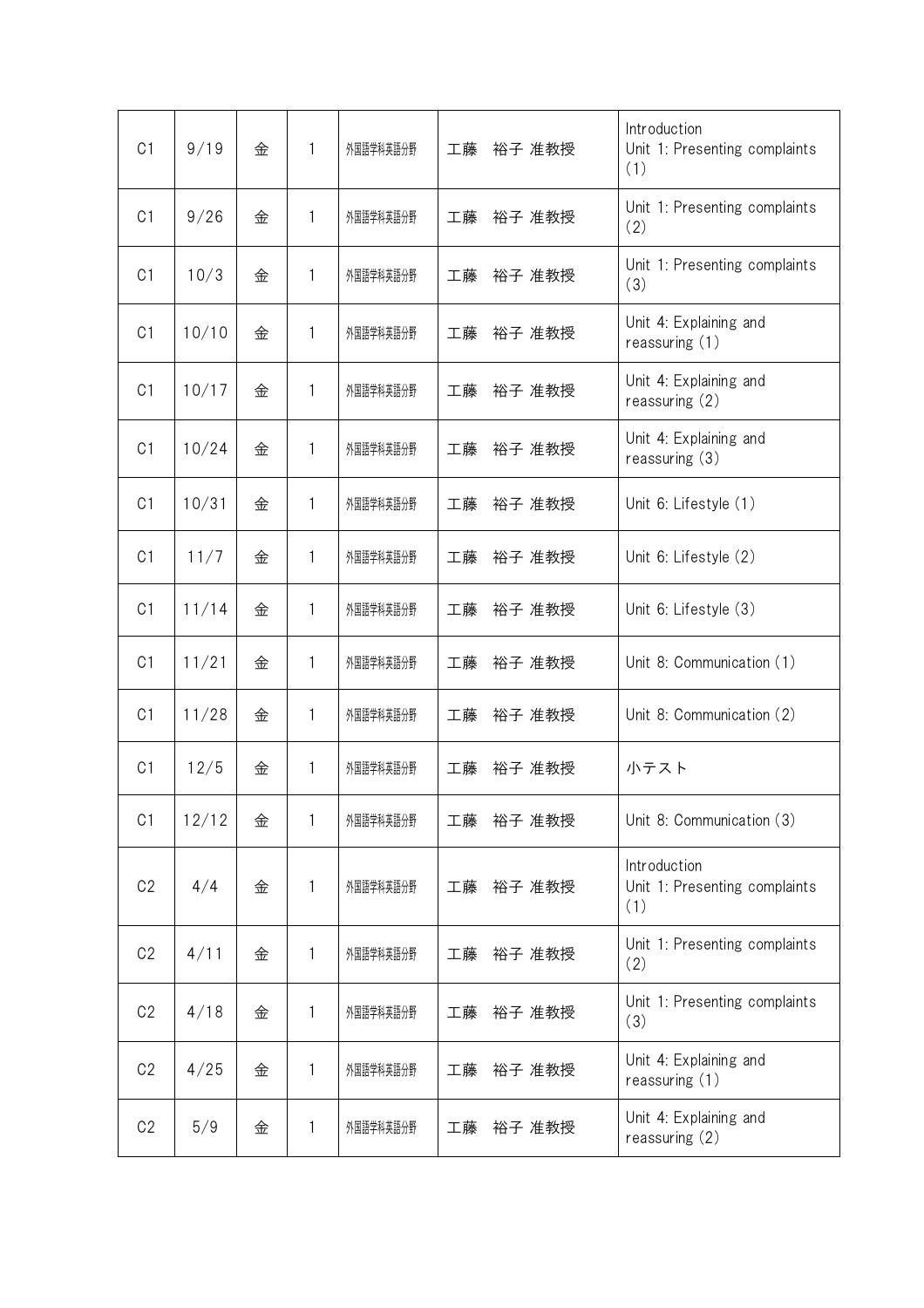| C <sub>2</sub> | 5/16  | 金 | 1              | 外国語学科英語分野 | 工藤<br>裕子 准教授   | Unit 4: Explaining and<br>reassuring $(3)$ |
|----------------|-------|---|----------------|-----------|----------------|--------------------------------------------|
| C <sub>2</sub> | 5/23  | 金 | $\mathbf{1}$   | 外国語学科英語分野 | 工藤<br>裕子 准教授   | Unit 6: Lifestyle (1)                      |
| C <sub>2</sub> | 5/30  | 金 | 1              | 外国語学科英語分野 | 工藤<br>裕子 准教授   | Unit 6: Lifestyle (2)                      |
| C <sub>2</sub> | 6/6   | 金 | 1              | 外国語学科英語分野 | 裕子 准教授<br>工藤   | Unit 6: Lifestyle (3)                      |
| C <sub>2</sub> | 6/13  | 金 | 1              | 外国語学科英語分野 | 工藤<br>裕子 准教授   | Unit 8: Communication (1)                  |
| C <sub>2</sub> | 6/20  | 金 | 1              | 外国語学科英語分野 | 工藤<br>裕子 准教授   | Unit 8: Communication (2)                  |
| C <sub>2</sub> | 6/27  | 金 | 1              | 外国語学科英語分野 | 裕子 准教授<br>工藤   | 小テスト                                       |
| C <sub>2</sub> | 6/27  | 金 | $\overline{2}$ | 外国語学科英語分野 | 工藤<br>裕子 准教授   | Unit 8: Communication (3)                  |
| C <sub>2</sub> | 9/19  | 金 | $\mathbf{1}$   | 外国語学科英語分野 | ジェイムズ ホッブス 准教授 | Introduction<br>Basic word structure (1)   |
| C <sub>2</sub> | 9/26  | 金 | $\mathbf{1}$   | 外国語学科英語分野 | ジェイムズ ホッブス 准教授 | Basic word structure (2)                   |
| C <sub>2</sub> | 10/3  | 金 | 1              | 外国語学科英語分野 | ジェイムズ ホッブス 准教授 | Basic word structure (3)                   |
| C <sub>2</sub> | 10/10 | 金 | 1              | 外国語学科英語分野 | ジェイムズ ホッブス 准教授 | Organization of the body (1)               |
| C <sub>2</sub> | 10/17 | 金 | 1              | 外国語学科英語分野 | ジェイムズ ホッブス 准教授 | Organization of the body (2)               |
| C <sub>2</sub> | 10/24 | 金 | 1              | 外国語学科英語分野 | ジェイムズ ホッブス 准教授 | Test $(1)$<br>Suffixes (1)                 |
| C <sub>2</sub> | 10/31 | 金 | 1              | 外国語学科英語分野 | ジェイムズ ホッブス 准教授 | Suffixes (2)                               |
| C <sub>2</sub> | 11/7  | 金 | 1              | 外国語学科英語分野 | ジェイムズ ホッブス 准教授 | Suffixes (3)                               |
| C <sub>2</sub> | 11/14 | 金 | 1              | 外国語学科英語分野 | ジェイムズ ホッブス 准教授 | Test $(2)$<br>Prefixes (1)                 |
| C <sub>2</sub> | 11/21 | 金 | 1              | 外国語学科英語分野 | ジェイムズ ホッブス 准教授 | Prefixes (2)                               |
| C <sub>2</sub> | 11/28 | 金 | 1              | 外国語学科英語分野 | ジェイムズ ホッブス 准教授 | Prefixes (3)                               |
| C <sub>2</sub> | 12/5  | 金 | 1              | 外国語学科英語分野 | ジェイムズ ホッブス 准教授 | Review (1)                                 |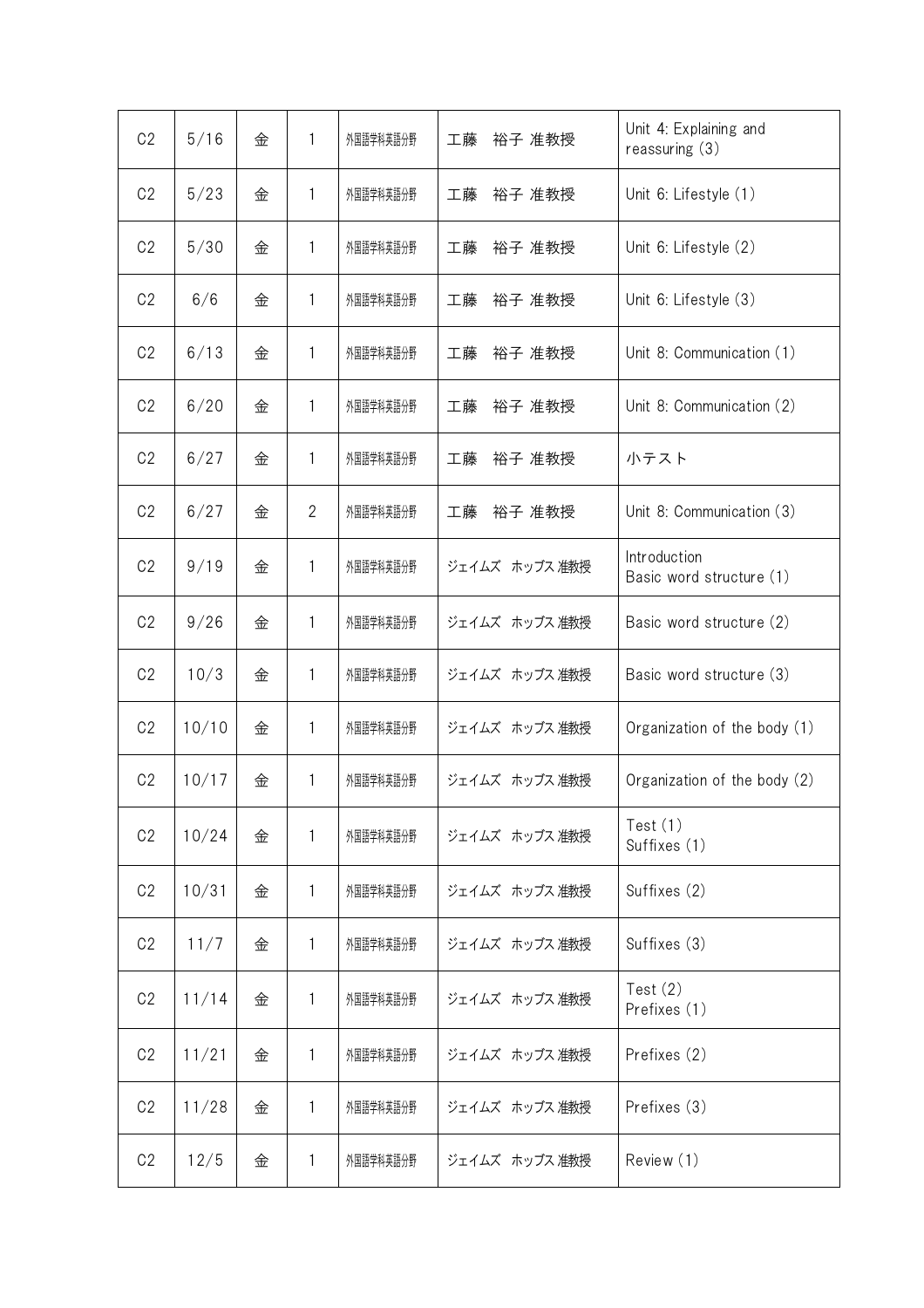| C <sub>2</sub> | 12/12 | 金 |  | 外国語学科英語分野 | │ ジェイムズ ホッブス 准教授 | Review (2) |
|----------------|-------|---|--|-----------|------------------|------------|
|----------------|-------|---|--|-----------|------------------|------------|

・教科書・参考書等

教:教科書 参:参考書 推:推薦図書

|   | 書籍名                                             | 著者名                | 発行所                        | 発行年  |
|---|-------------------------------------------------|--------------------|----------------------------|------|
| 教 | Medical Terminology: A Short<br>Course, 6th ed. | Davi-Ellen Chabner | Elsevier Saunders          | 2012 |
| 教 | Medicine <sup>-</sup>                           | Sam McCarter       | Oxford University<br>Press | 2009 |

・成績評価方法

ホッブス准教授 Final exam 70% In-class tests 20% Attendance/ effort, etc. 10%

工藤准教授 定期試験 70% 提出物・小テスト 20% 出席状況・授業態度 10%

・特記事項・その他

### 講義担当者:ホッブス准教授 〔医学英語 (Advanced 1)〕

This course is an intensive introduction to the word roots, prefixes, and suffixes used in the most common medical terms. Students who successfully complete the course will obtain the basic knowledge of terminology required for written and spoken communication in the medical field. Classes will be conducted in English so as to maximize exposure to the target language. However, lessons will be student centred, with students spending most class time working alone, in pairs, or in groups on various learning tasks. In addition to a final exam, regular tests will be given during regular class time. Regular attendance and completion of homework assignments are essential in order to achieve a high grade.

講義担当者:工藤准教授 〔医学教養英語 (Advanced 1)〕

今年度の医学教養英語では、Oxford English for Careers シリーズの Medicine 1 を教科書として使用 する。1 年次の ERW のコースで行った、英文の正確な内容把握と作文のさらなる練習に加え、医療現 場で使用頻度の高い表現や専門用語の語彙の拡大と、会話のスキルの向上を目指した演習形式の授業 を行う。平易な英語で医療用語を説明するなど、会話、リスニング、リーディングの様々な練習問題